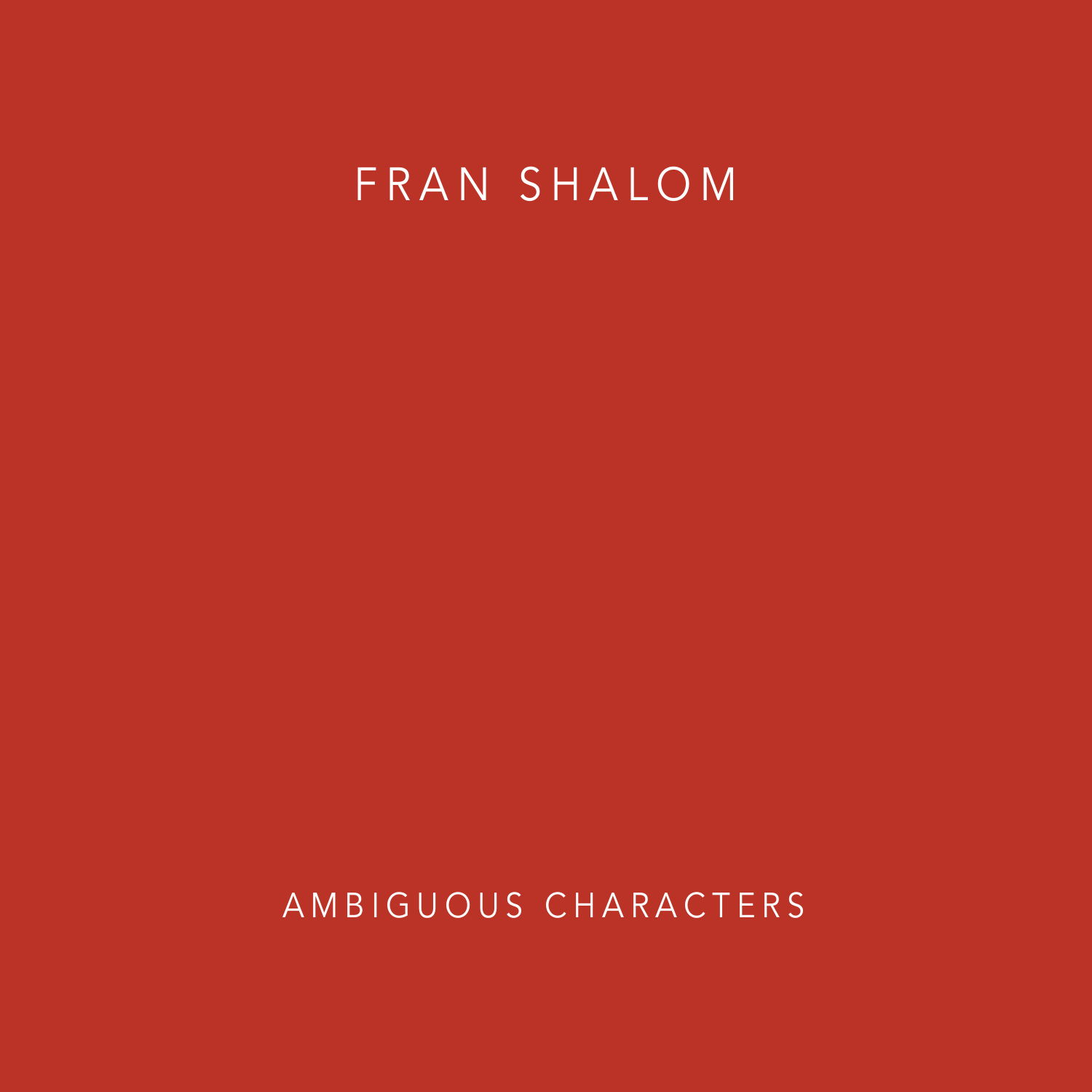| Fran        |
|-------------|
| Ambiguo     |
| With an es  |
| Nev         |
| September 1 |
| John I      |

# Shalom

*Ambiguous Characters*

essay by John Yau

w Paintings

17 – October 9, 2016

John Davis Gallery 362½ Warren St Hudson, NY 12534 518 828 5907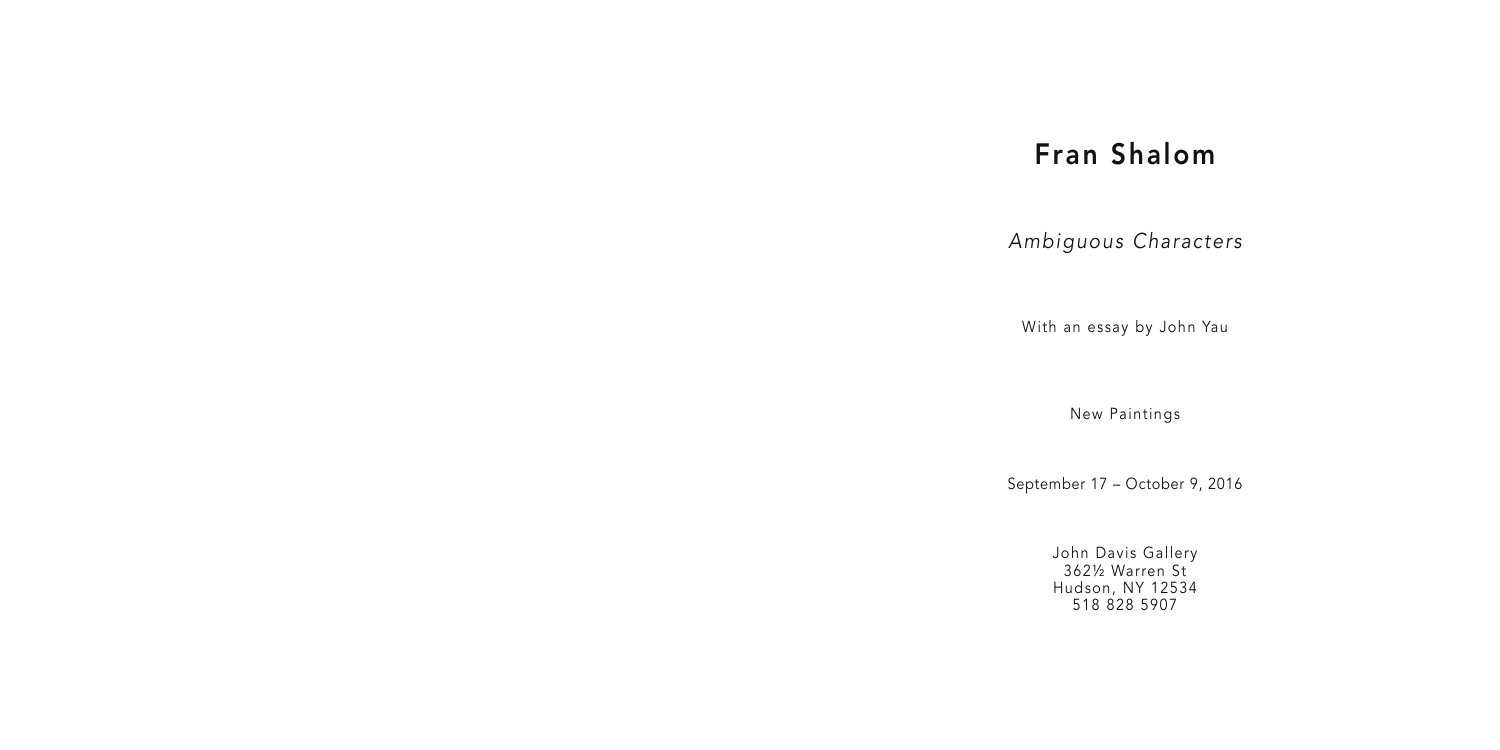# *Ambiguous Creatures and More*

When Fran Shalom was in her early 20s and living in San Francisco, she began practicing Zen Buddhism, which emphasizes meditation and the importance of intuition. Two years later, she went to Japan and spent time in a Zen monastery. This is what Shalom wrote about her Zen Buddhism in an email she sent me:

It informs how I approach a new painting, with a wholehearted openness, and with what is called: "beginner's mind." In the beginner's mind there are many possibilities, but in the expert's there are few.\*

It struck me that Shalom was defining her painting practice as a form of active meditation, a way of searching for forms seen by the mind, an amalgamation of memory and imagina tion. At the same time, I was reminded of the mystery writer Janwillem van de Wetering's memoir, *The Empty Mirror: Experiences in a Japanese Zen Monastery* (1973). One of the strongest impressions that book made on me came from the author's recounting of the monks' wise humor and gentle jokes, which seemed to be their manner of suggesting another way of seeing and understanding.

Shalom paints on wood panels. The paint is generally thin, seldom thicker than a tight, sensuous skin. If she feels as if she has reached a dead end, she will begin another painting on top of what she has done. At the same time, she doesn't make a show of the process or accentuate the number of times she has restarted a painting; there is none of that self-trumpeting in her work. In an artist's statement, which other writers have cited, Shalom states:<br>It is a search for clarity and humor, as is evidenced by the shapes and colors in my paintings:

cartoony, bright, blobby.



*On the Verge,* 2016 Oil on panel, 20 x 24 inches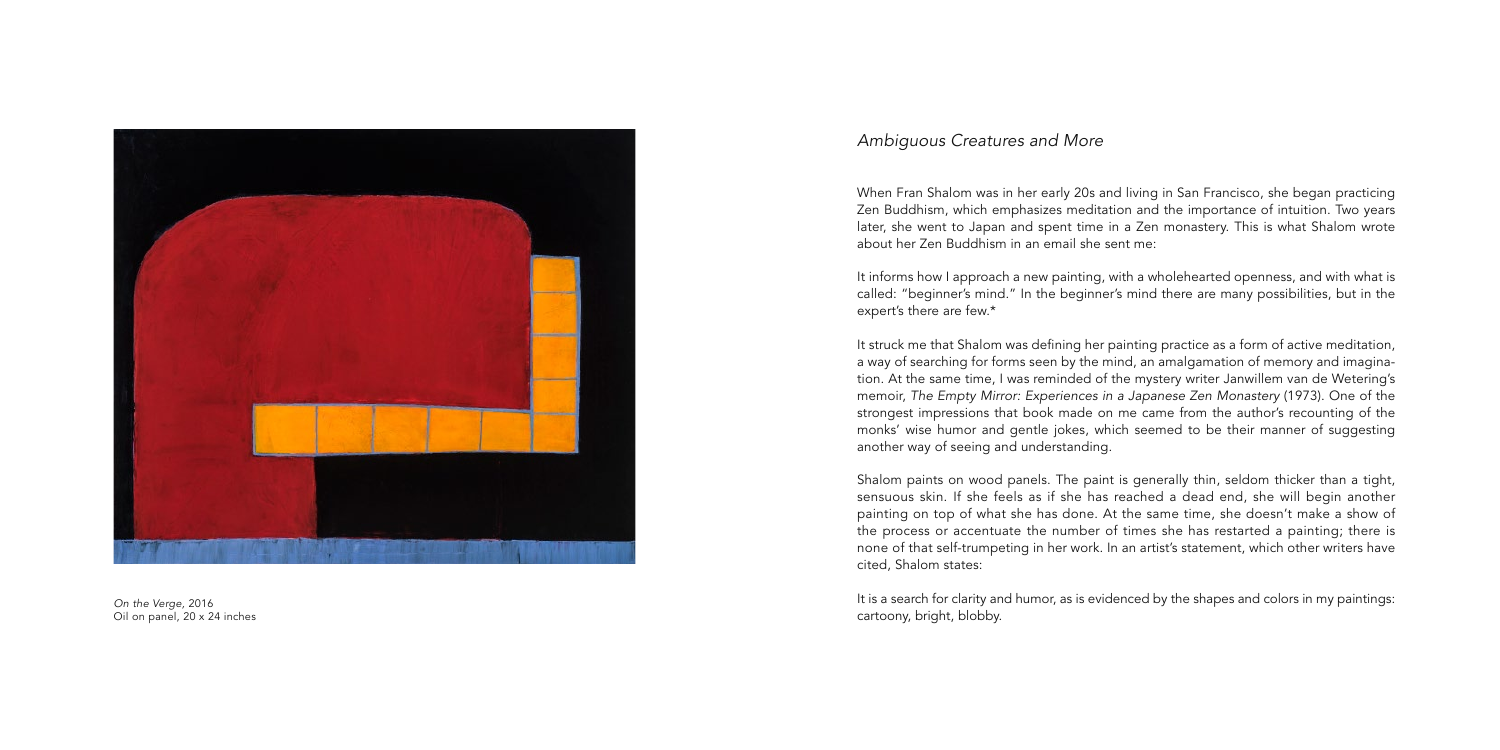painting challenges us with questions of its own.

Can you luxuriate in the state of not knowing what you are looking at? If you can't, doesn't that say more about you than about the painting? If you feel uneasy, what might that mean? The title, *On the Verge*, can be understood as on the brink of becoming namable. In this sense, the title points to your anxiety, but with a gentle sense of humor. The possibility that we are looking at a nameless creature is also suggested by paintings such as *Agent Provocateur* (2016) and *Fortissimo* (2015). However, rather than forcing a name upon these entities, isn't it more satisfying simply to appreciate the awkwardness of their rounded forms, the unlikely joining of their divergent parts? We might further consider the ways the paint has been applied, the different textures they convey. We should then go on to think about Shalom's use of color, which always comes across as specific to the particular painting under scrutiny.

In these works, as opposed to the ones in *Just This*, her 2014 show at The Painting Center, the palette seems brighter, more saturated, sharing something with a child's playroom, that is, if the Mad Hatter and Jeremy Bentham had painted it. Bentham (1748-1832) came up with the concept of the Panopticon, a round building whose inhabitants (prisoners) could be viewed by a single observer (watchman). I am thinking of the painting *Maverick* (2015), which seems, on the face of it, to be an aerial view.

The greens, grays and umbers Shalom uses in her work can be reminiscent of institutional interiors. Remarkably, they stop just short of being drab. And it is in the stopping short, and in her use of dusky pinks, deep blues, and dark violets, that we get a sense of Shalom's masterful sense of color. She can use dowdy and electric colors in the same painting. This is not Impressionist color – there is something grating, gritty and urban about her palette. By refusing to use seductive color and eye-pleasing combinations, Shalom folds another possibility into our reading of her work. Instead of looking at the paintings, we must engage with them. To my mind, that offers the deepest pleasure of all.

John Yau, 2016

\*Shunyro Sukuki Roshi, from Zen Mind, Beginner's Mind.

Many of Shalom's shapes have rounded edges, like the backsides of cartoon creatures. Despite our inability to place a name on these forms, they are not meant to be threatening or frightening. In fact, something close to the opposite happens. They invite close looking and become – in my experience of them – something to meditate on. Shalom further complicates our experience of her paintings by giving them associative titles. By pairing a title like *Nice Nelly* or *Demeanor* (both 2015) with an abstract painting, she invites us to find a relationship between the two. While such a pairing can become a disaster, especially if we are looking for a one-to-one relationship or a literal connection, Shalom recognizes that the paintings, to cite the poet Wallace Stevens, "must resist the intelligence/Almost successfully." Why "almost," you ask? It is because Stevens wasn't interested in obscurity, nor did he tolerate clichés to depict the intangible.

Shalom is too earthly a painter to focus on signs to suggest transcendence. Her paintings begin in things, the palpable world, even as they journey into a domain where they resist the associations she has accorded them, and defy being reduced to a metaphor. Can we see things for what they are, even if we cannot name them, cannot in that regard have dominion over them? The question seems both aesthetic and ethical, which is the strength of these paintings.They don't become a surrogate for something, a symbol. Take the painting *On the Verge* (2016) and the fact that the artist has titled the exhibition *Ambiguous Characters.* There is a red form in the shape of an L; it has been inverted so that it rises, like an abstract animal's head, from a blue band spanning the bottom of the painting. Another shape in the form of an L, which is made of orange rectangles outlined in blue, runs down most of the red shape's right side and along its bottom edge until it extends into what we might read as the red L's neck.

I see *On the Verge* as a delicious visual paradox. On one hand, you can read the shape as a cartoon beast with large teeth, but that ignores too much of what does not fit into that humanizing response. It is a head without a face, for one thing. On the other hand, it is the joining of two L's; one is rounded and bulky in form, while the other is geometric and divided into rectangles. This form, made of two abstract shapes, is set against a black ground so that its colors – red, orange and blue – become holders of light, sources of illumination. Instead of trying to answer the question, "What am I looking at?" the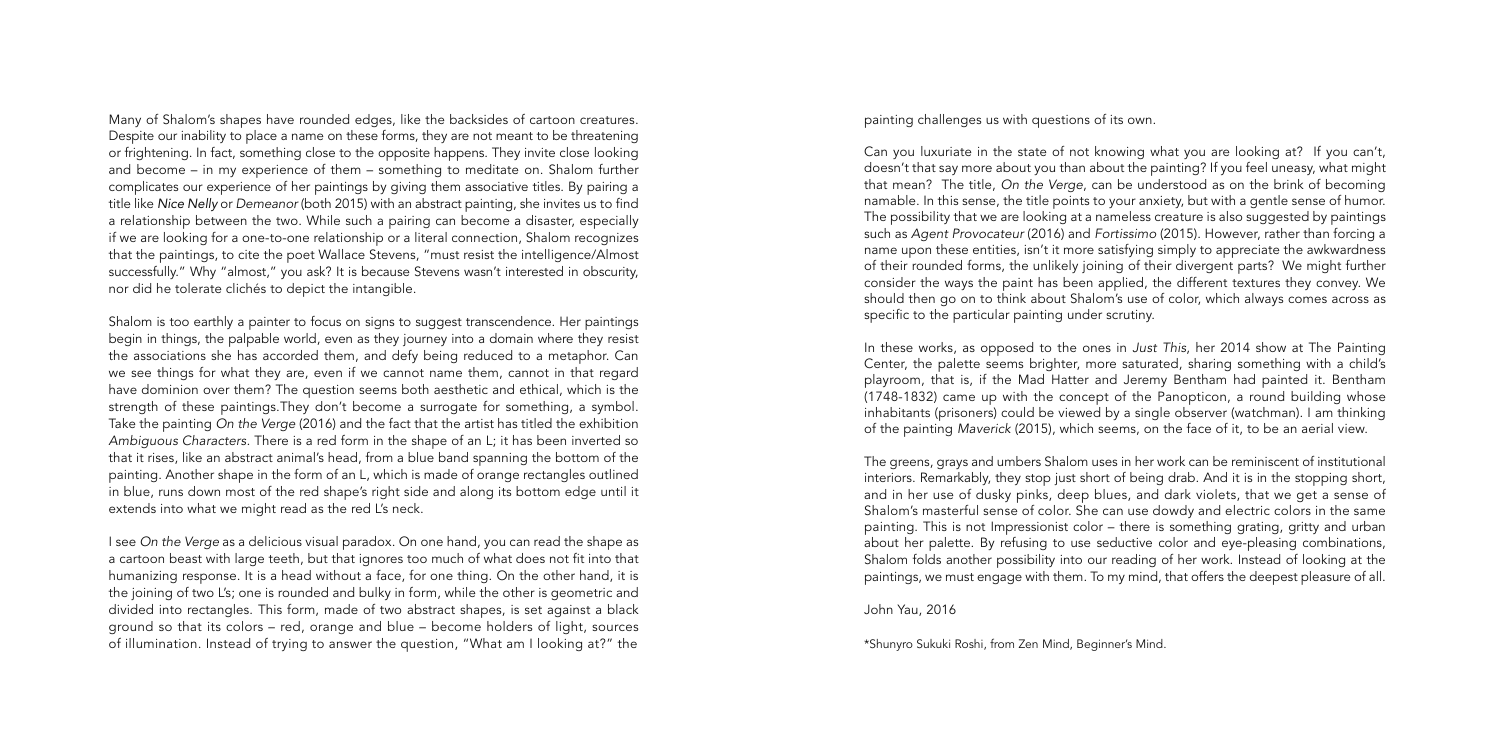*Shapeshifter,* 2015 Oil on panel, 36 x 30 inches

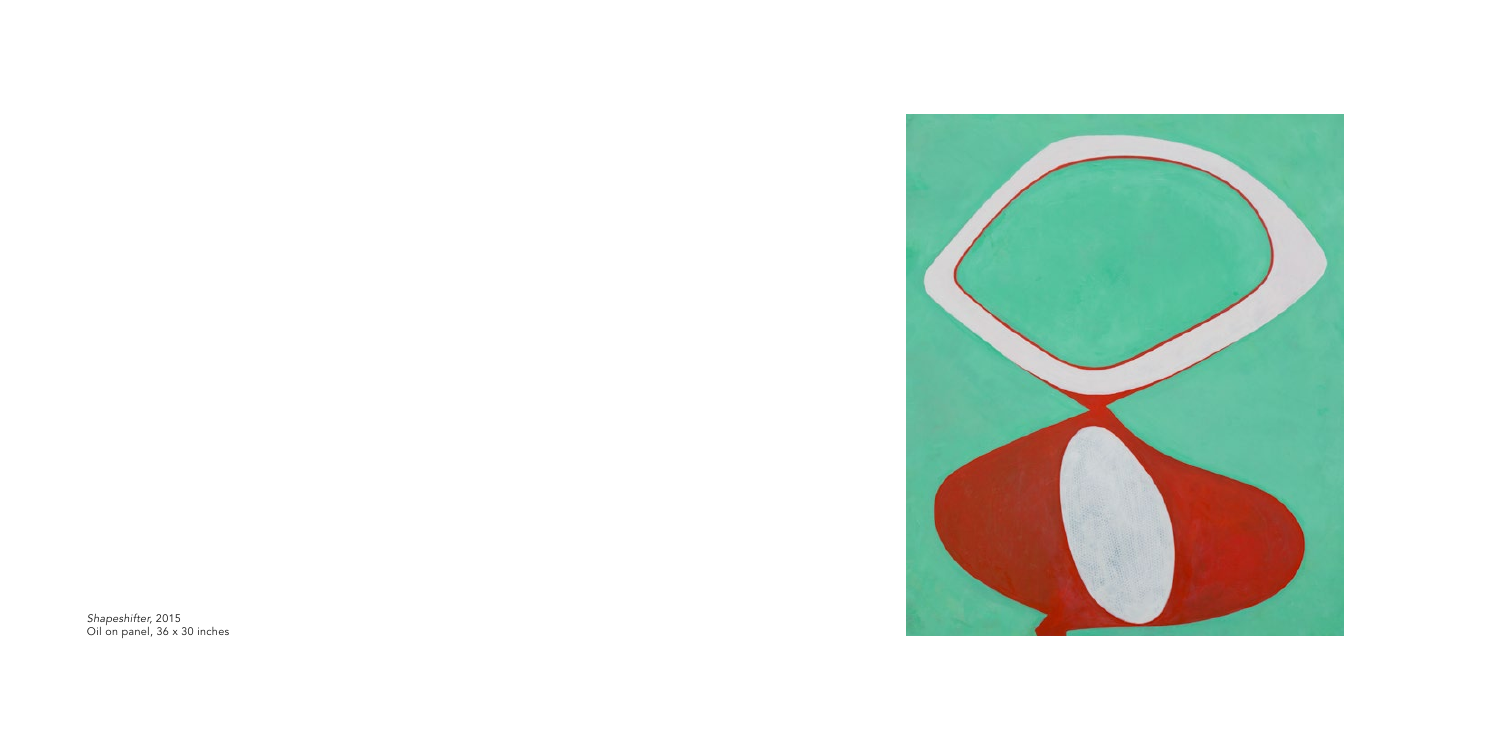*Ruminator,* 2016 Oil on panel, 30 x 36 inches

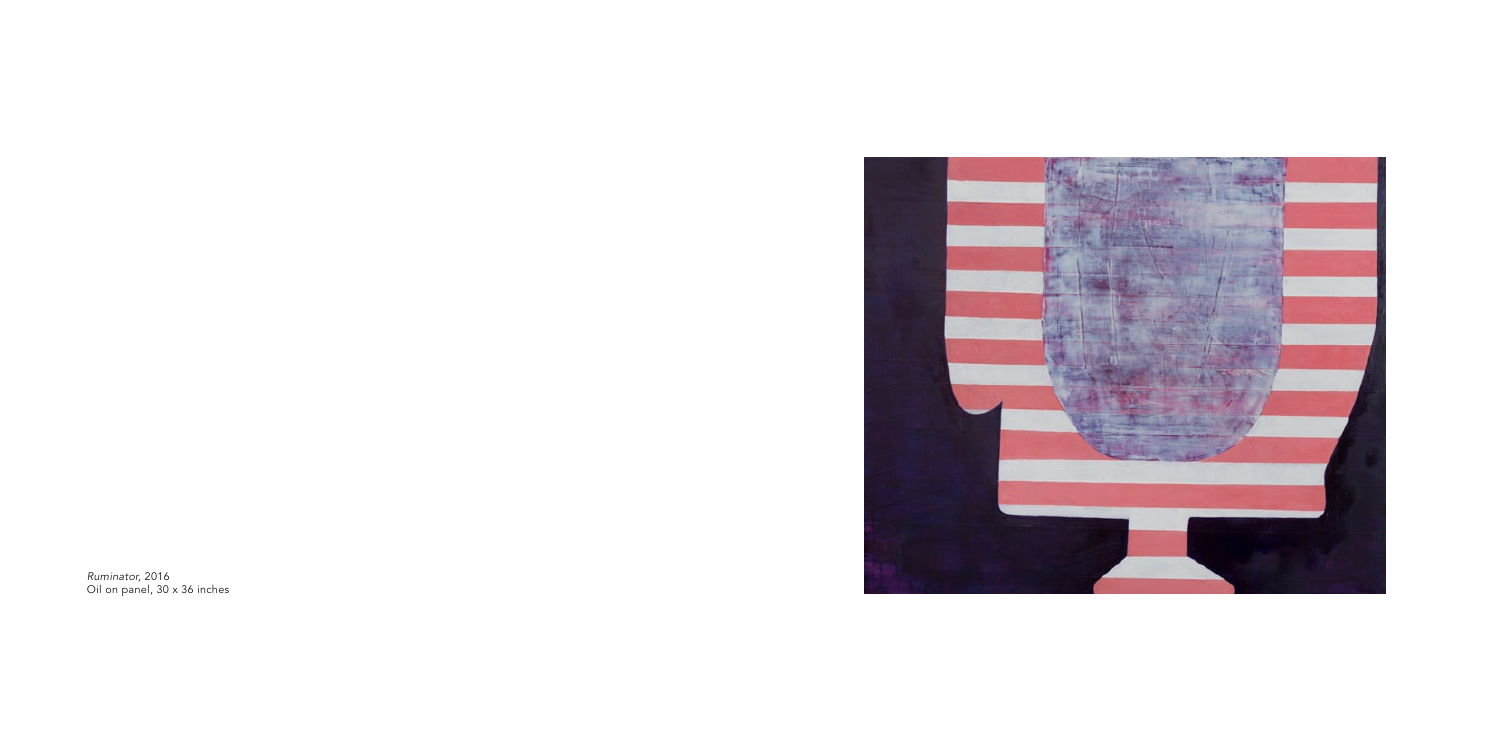*Quixotic,* 2016 Oil on panel, 30 x 36 inches

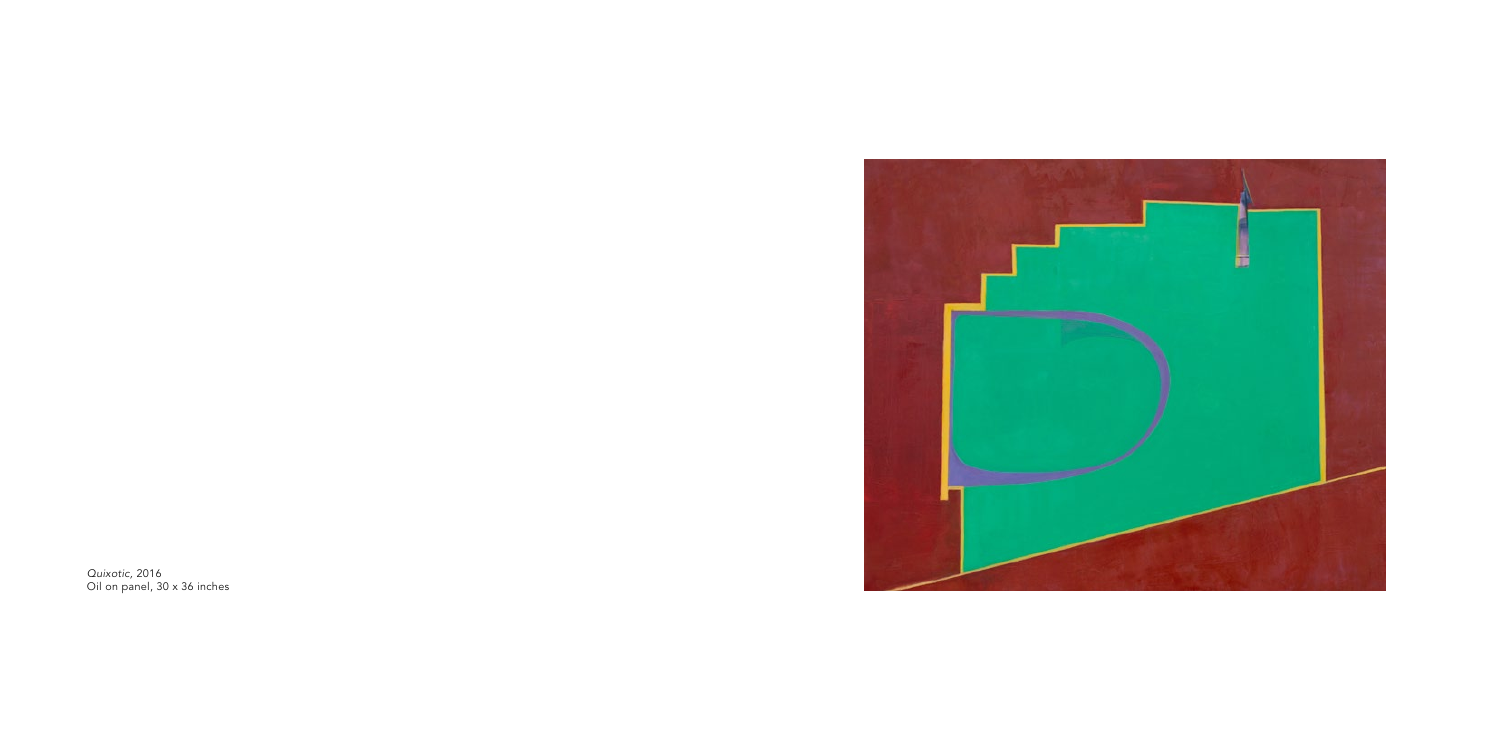*Debonair,* 2016 Oil on panel, 36 x 36 inches

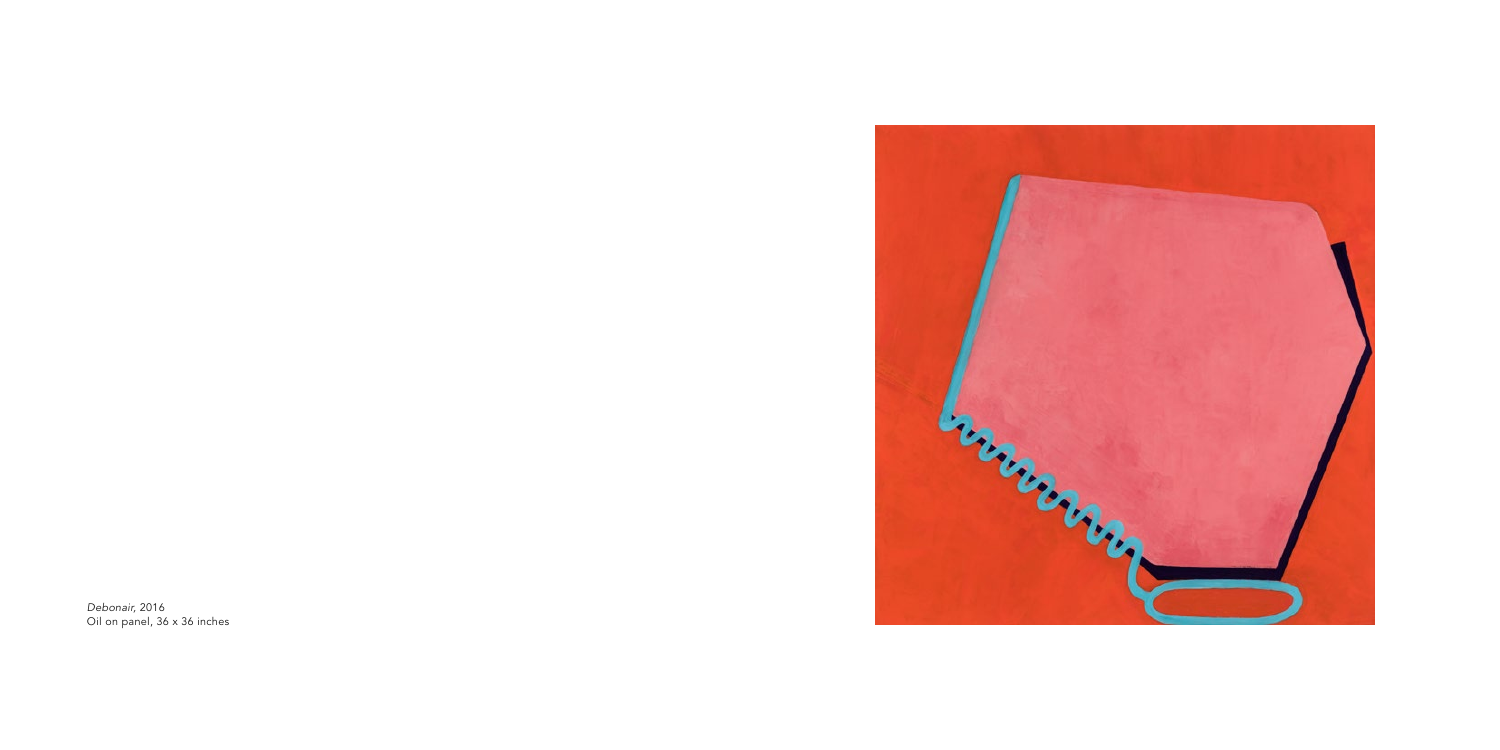*Lionhearted*, 2016 Oil on panel, 36 x 30 inches

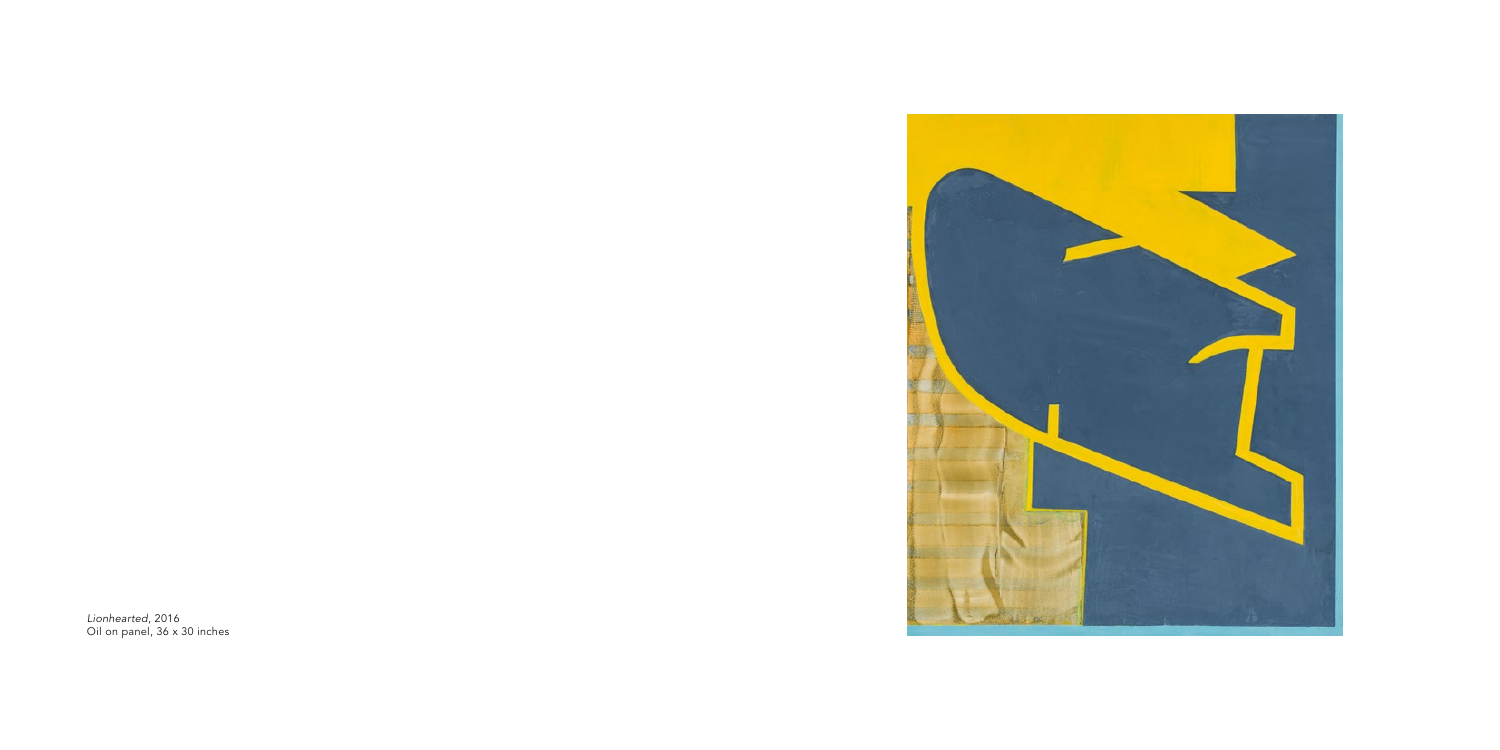*Savior Fair,* 2016 Oil on panel, 36 x 30 inches

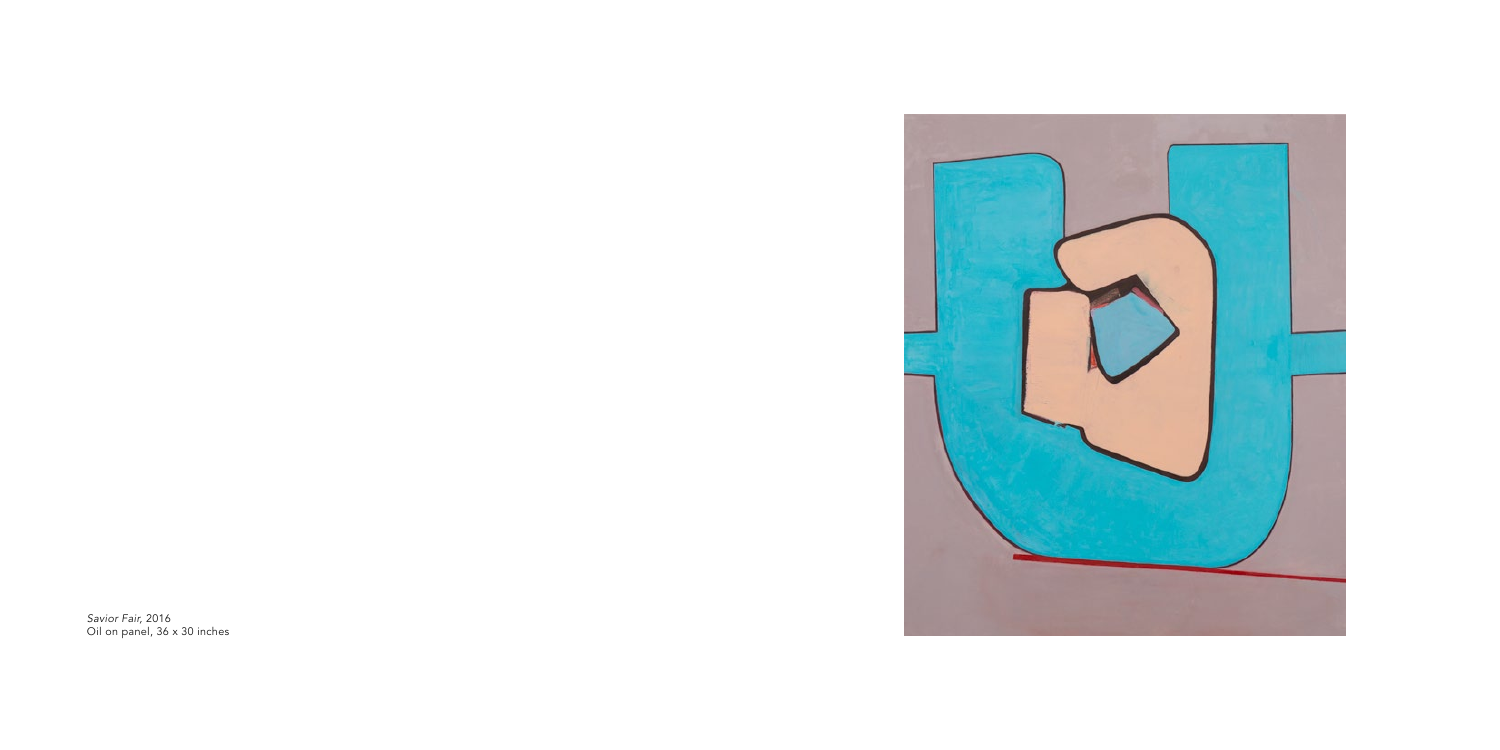*Nice Nelly,* 2015 Oil on panel, 24 x 24 inches

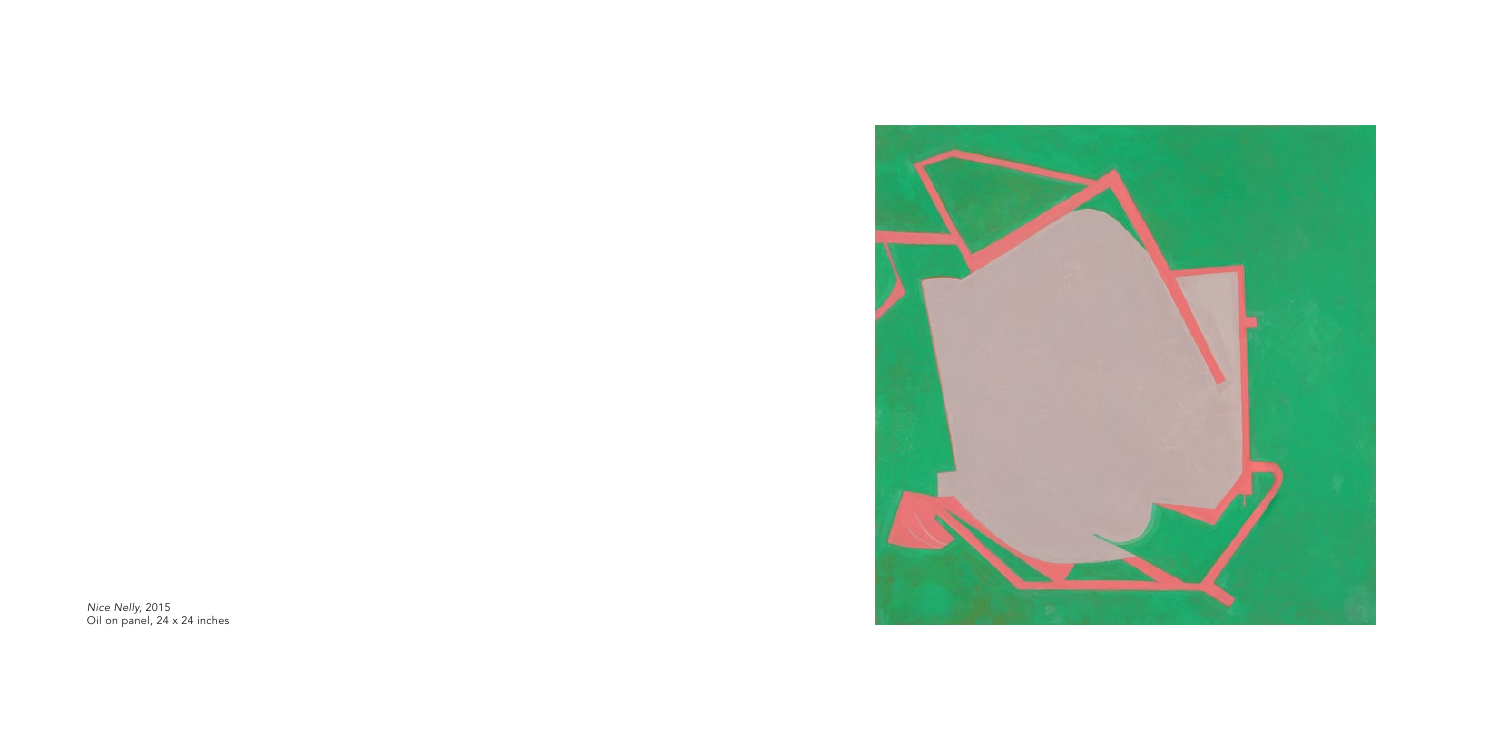*Fortissimo*, 2015 Oil on panel, 36 x 30 inches

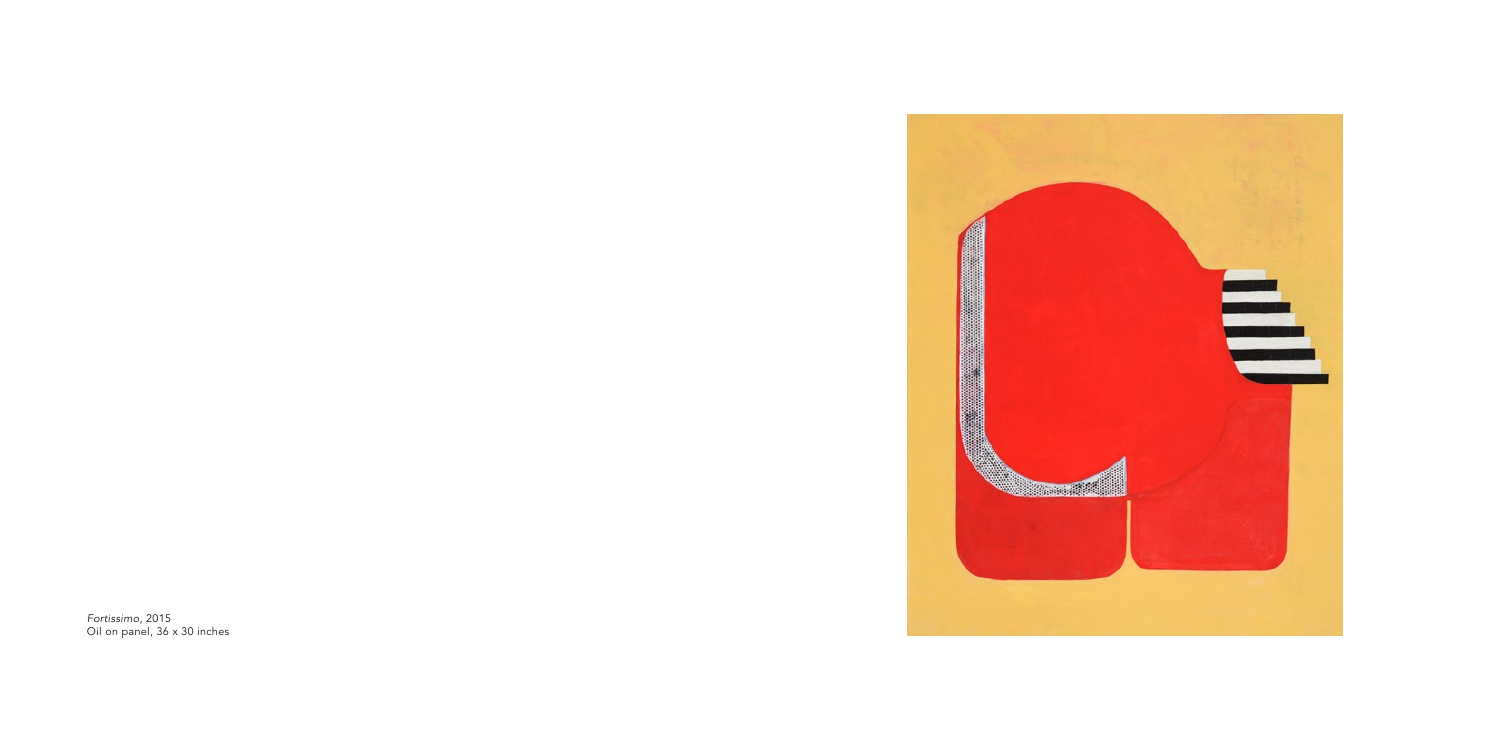*Rendevous*, 2015 Oil on panel, 20 x 24 inches

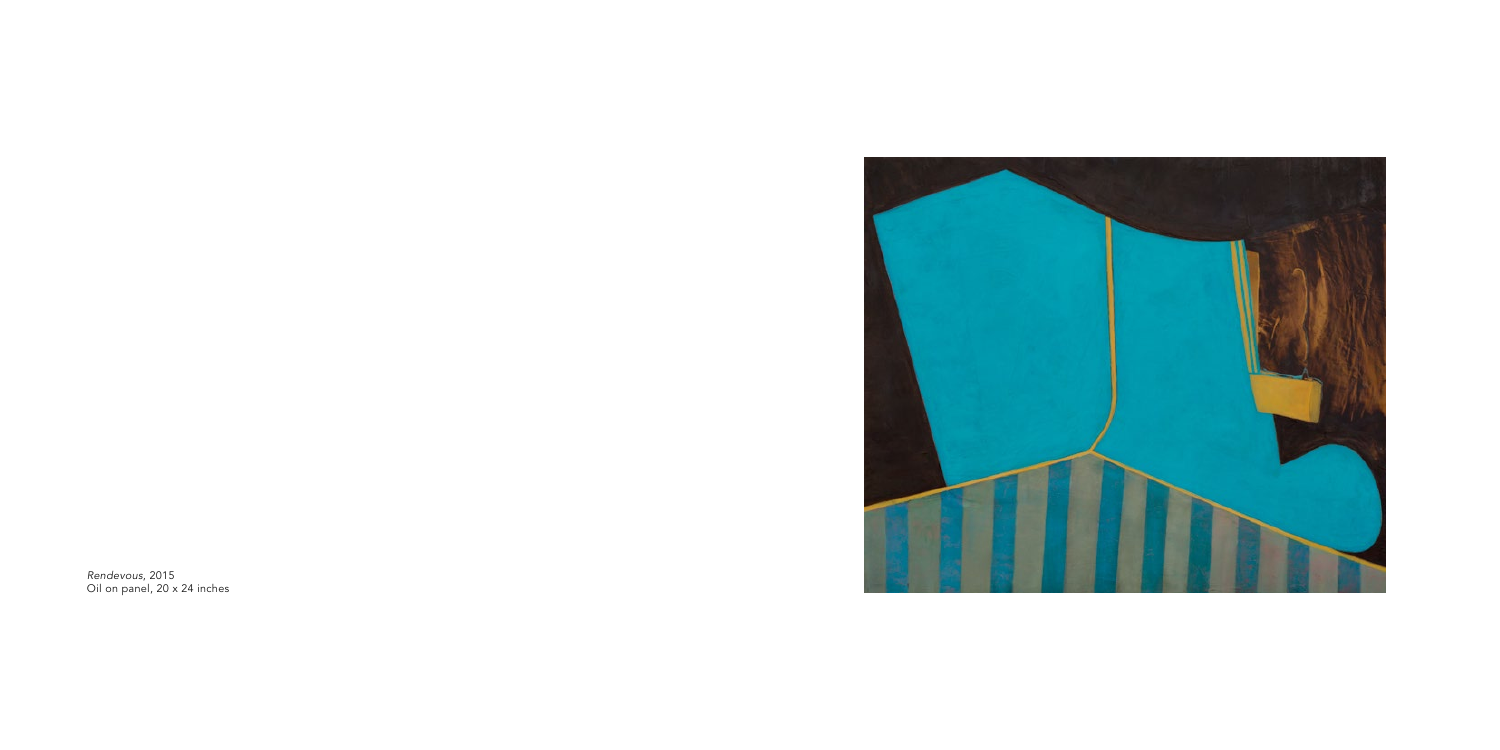*Merrymaking,* 2015 Oil on panel, 30 x 36 inches

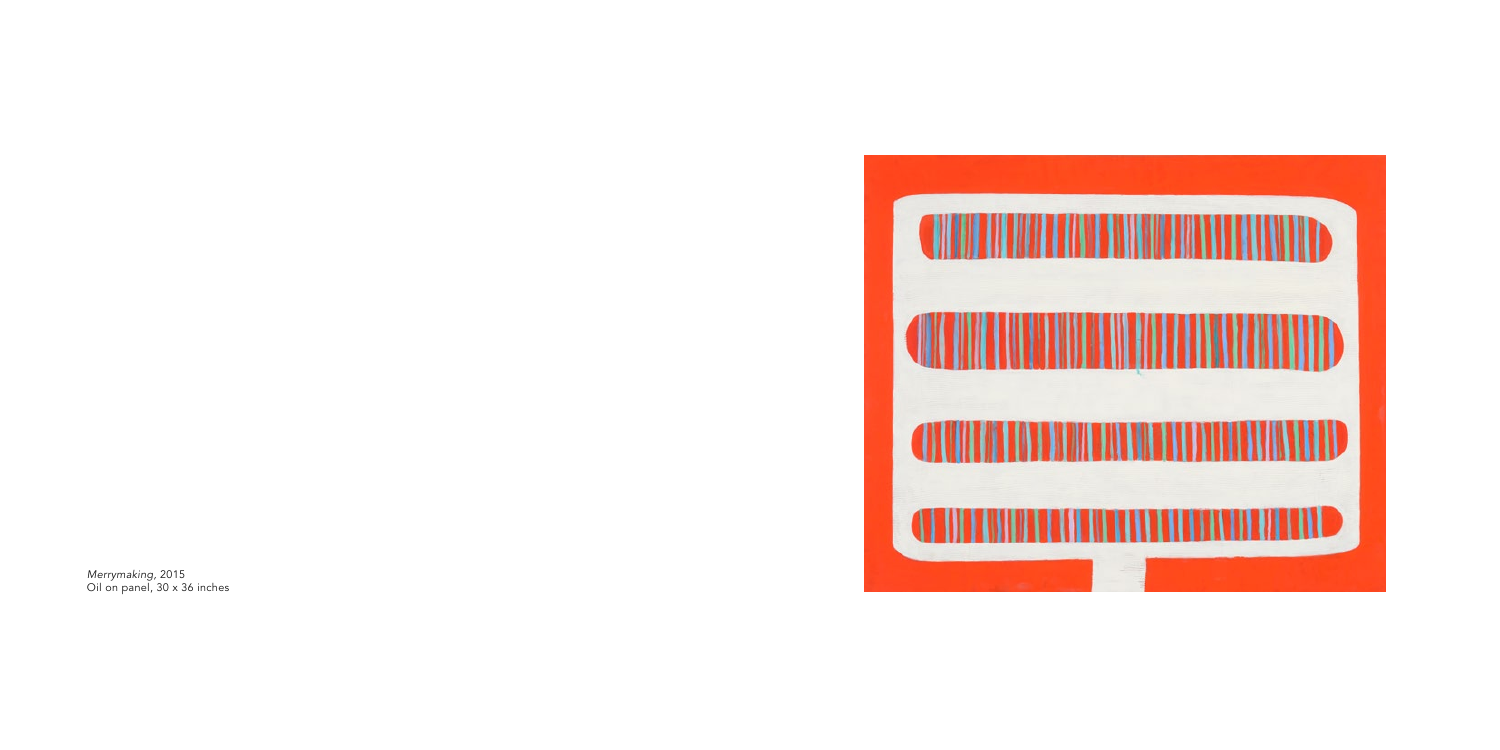*Table for Two*, 2016 Oil on panel, 20 x 20 inches

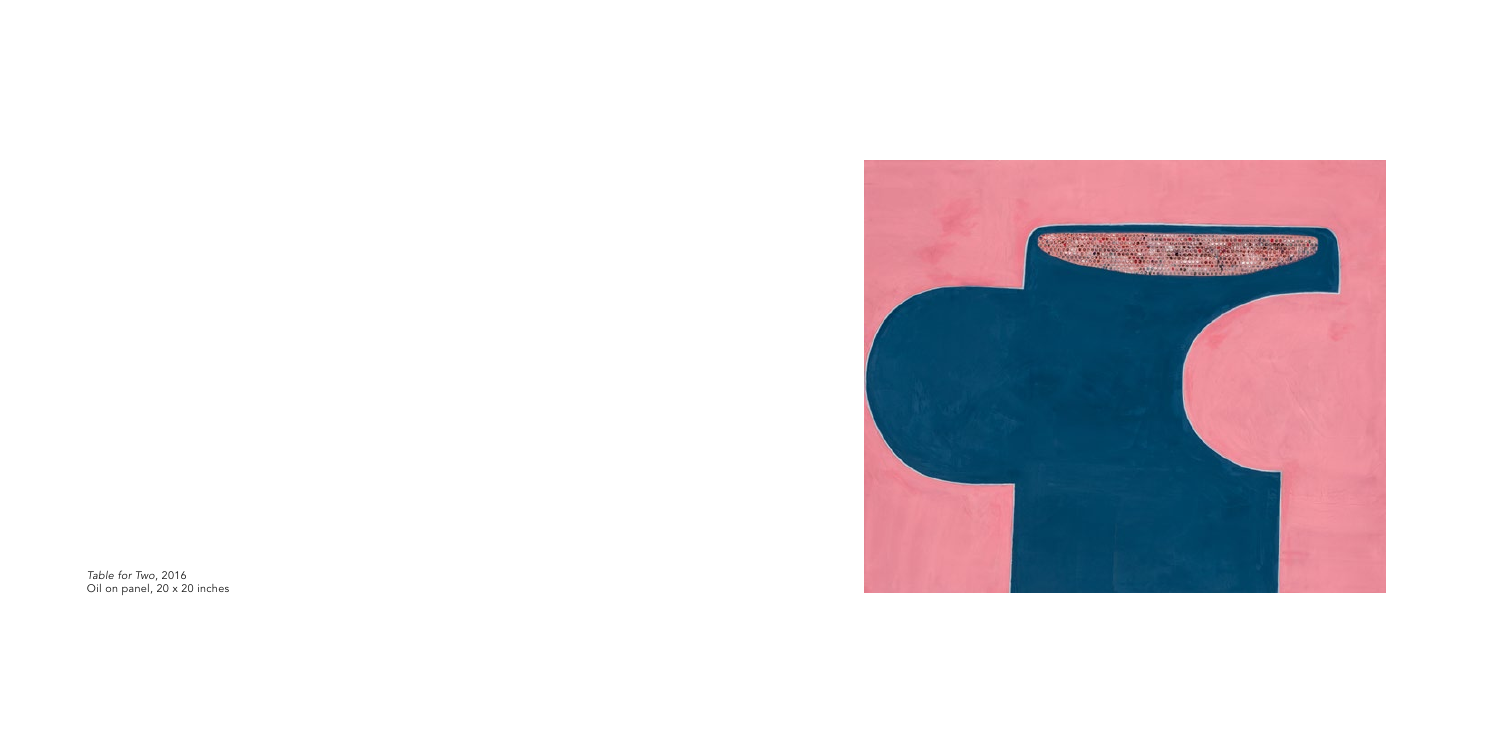*Maverick,* 2016 Oil on panel, 36 x 36 inches

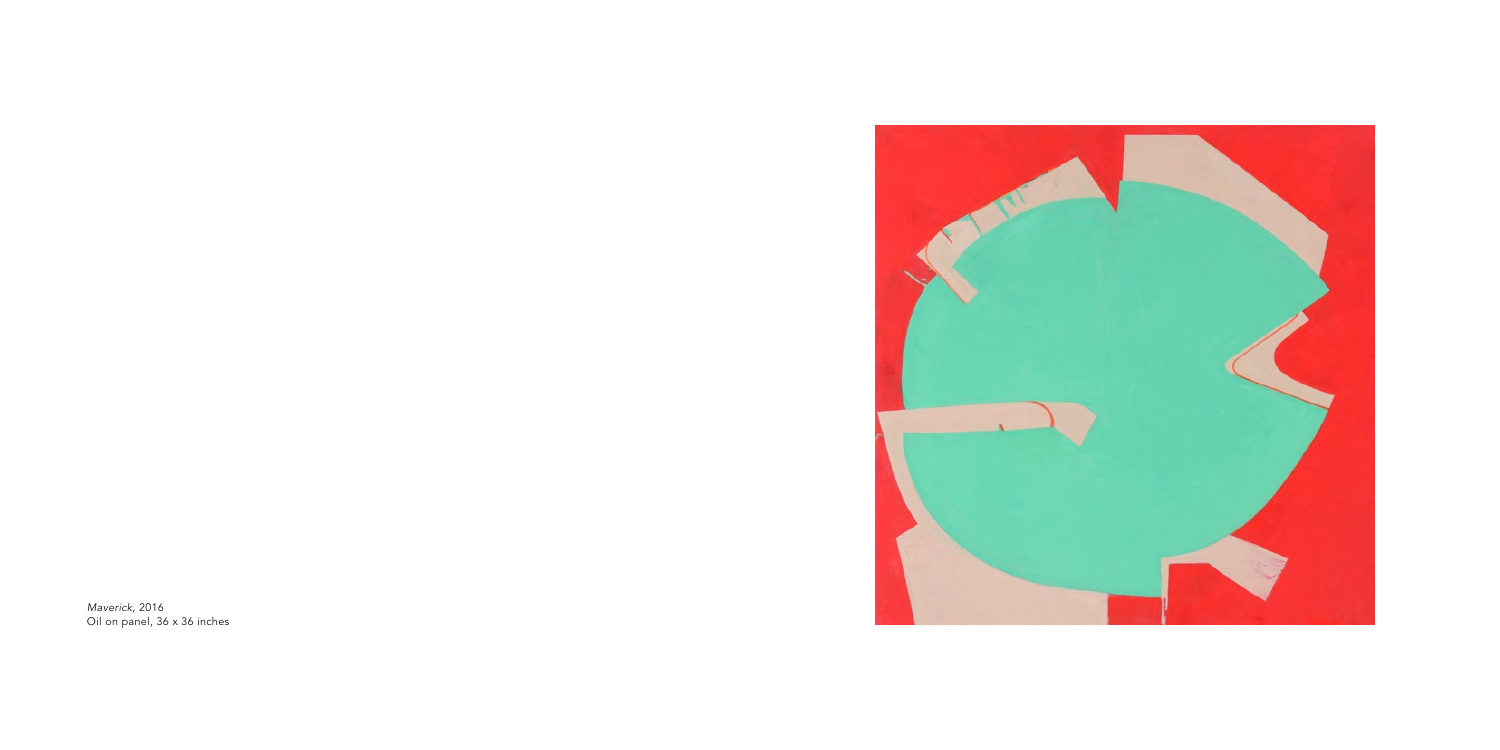*Agent Provacateur,* 2016 Oil on panel, 12 x 12 inches

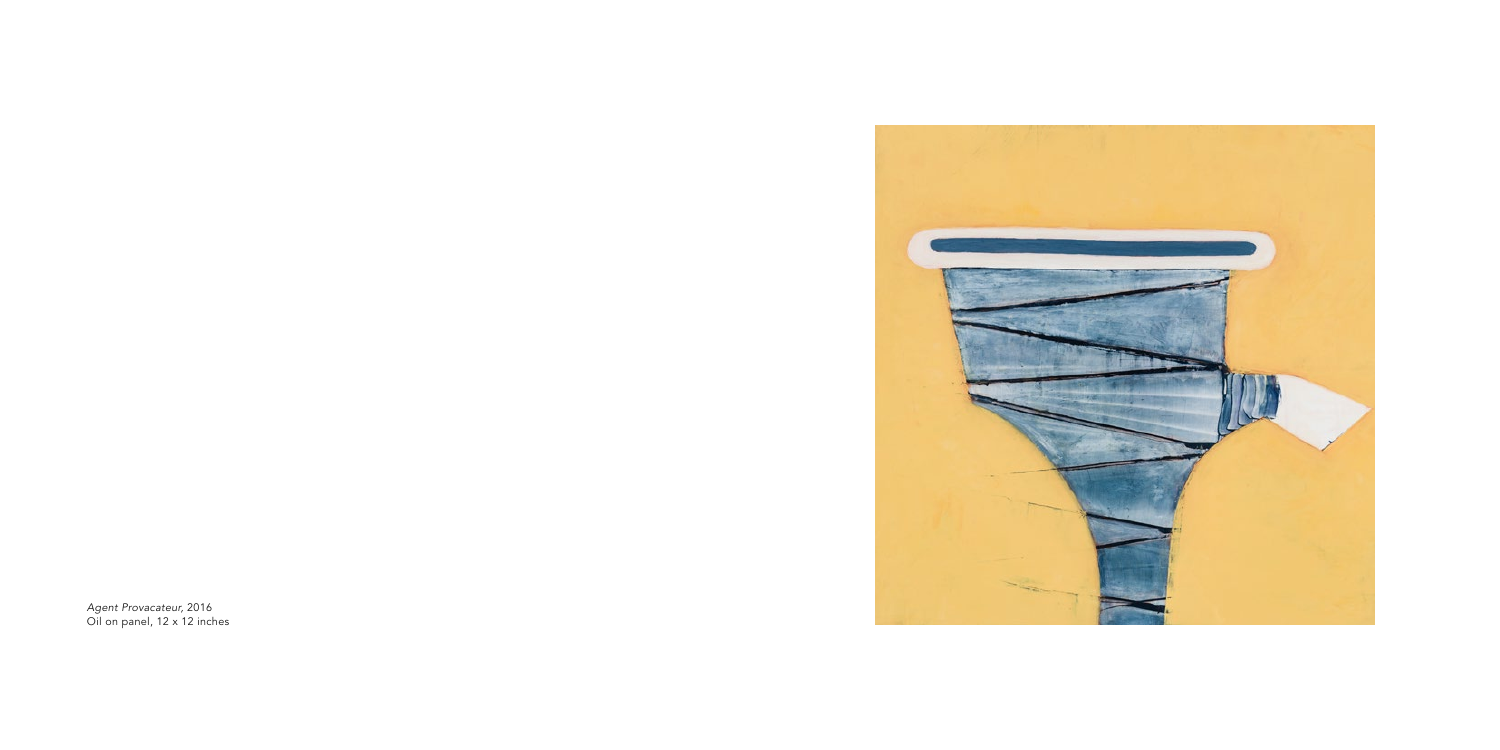*Town Crier,* 2016 Oil on panel, 24 x 24 inches

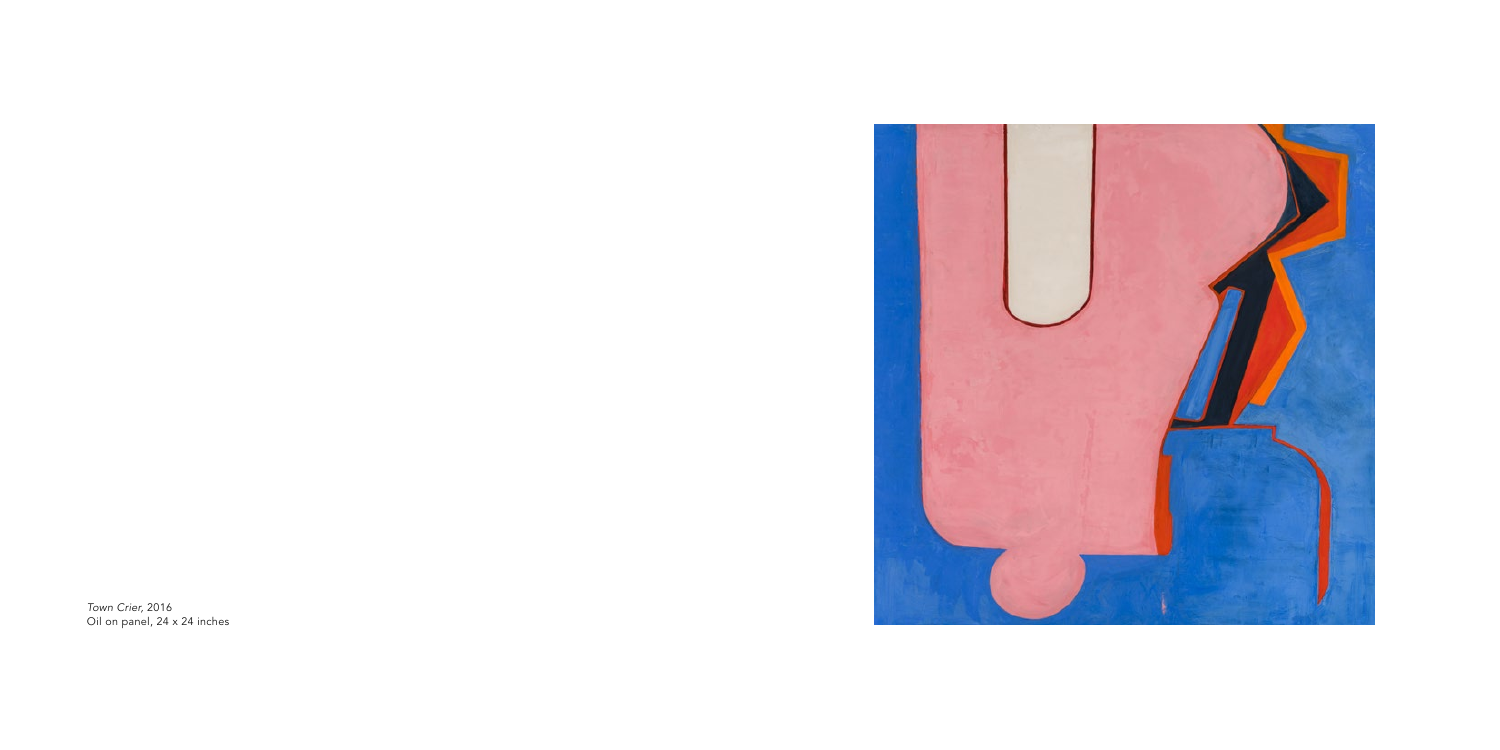### ONE PERSON EXHIBITIONS

| 2016 | Alumni Show, New York Studio School, Curated by Andrew Arnot, Lawrence              |  |  |  |
|------|-------------------------------------------------------------------------------------|--|--|--|
|      | Greenberg, Leslie Heller and Miles Manning                                          |  |  |  |
| 2015 | Alumni Show, New York Studio School, Curated by Fred Valentine, Jason Andrews &     |  |  |  |
|      | Ygenevas Baras                                                                      |  |  |  |
|      | Labspace Art Gallery, Great Barrington, Mass                                        |  |  |  |
|      | Little Hand, Drawing Rooms, Jersey City, NJ                                         |  |  |  |
| 2014 | New Jersey Arts Annual, Newark Museum, Newark, NJ                                   |  |  |  |
|      | The Last Brucennial, New York, NY                                                   |  |  |  |
|      | Valentine Gallery, The Art Store, New York, NY                                      |  |  |  |
| 2013 | Wit, The Painting Center, New York, NY, Curated by Joanne Freeman                   |  |  |  |
| 2011 | Alumni Show, New York Studio School, Curated by John Newman                         |  |  |  |
|      | Abstraction, Nancy Margolis Gallery, New York, NY                                   |  |  |  |
| 2004 | Stefan Stux Gallery, New York, NY                                                   |  |  |  |
|      | Emerge 2003, Aljira Contemporary Art Center, Newark, NJ, Curated by Dominique Nahas |  |  |  |
| 2003 | Night of a Thousand Drawings, Artists Space, New York, NY                           |  |  |  |
|      | Visual Aids Benefit Exhibition, Galerie LeLong, New York, NY                        |  |  |  |
|      | New Jersey Arts Annual, Morris Museum, Morristown, NJ, Curated by Willie Cole       |  |  |  |
| 2001 | Mysop Gallery, Art Guys, Houston, TX                                                |  |  |  |
| 1997 | Washington Project for the Arts, Washington, DC                                     |  |  |  |
| 1990 | Pace/MacGill Gallery, New York, NY                                                  |  |  |  |
| 1988 | Rose Art Museum, Waltham, MA                                                        |  |  |  |

#### GROUP EXHIBTIONS

| 2016 | John Davis Gallery, Hudson, NY                     | 2016 | MacDowell Colony Residency (Octo      |
|------|----------------------------------------------------|------|---------------------------------------|
| 2014 | John Davis Gallery, Hudson, NY                     | 2007 | New American Painting, Mid-Atlanti    |
|      | Just This, The Painting Center, New York, NY       | 2005 | Mid-Atlantic Artist Fellowship Grant  |
| 2012 | John Davis Gallery, Hudson, NY                     |      | Artists Talk on Art Panel, Curated by |
| 2009 | John Davis Gallery, Hudson, NY                     | 2003 | Art Omi Residency, Hudson, NY         |
| 2004 | John Davis Gallery, New York, NY                   |      | Geraldine Dodge Foundation Felloy     |
| 1996 | Troyer Fitzpatrick Lassman Gallery, Washington, DC |      | Emerge 2003 Fellowship, Aljira Cen    |
| 1994 | 55 Mercer Gallery, New York, NY                    |      | Excellence in Painting Graduate Aw    |
| 1989 | Fogg Art Museum, Cambridge, MA                     | 1997 | NEA Arts and Humanities Grant, Wa     |

#### PUBLIC COLLECTIONS

 Biblioteque Nationale, Paris, France Metropolitan Museum of Art, New York, NY Brooklyn Museum of Art, New York, NY Fogg Art Museum, Cambridge, MA Rose Art Museum, Waltham, MA Erie Museum of Art, Erie, PA Hudson Area Library, January 2011

# AWARDS & RESIDENCIES

cy (October) d-Atlantic Edition rated by Stefan Stux on Fellowship ljira Center for Contemporary Art, Newark, NJ exate Award, Montclair State University, NJ rant, Washington, DC

# BIBLIOGRAPHY

 Johanne Mattera, *Color: Field and Form, Part II,* August 29, 2012, johannemattera.blogspot.com Lisa Pressman, *Studio Visit with Fran Shalom*, Thursday, August 18, 2011, lisapressman.blogspot.com. *New American Painting,* Mid-Atlantic Edition Issue #69. Benjamin Genoccio, "Young and Provocative, Time Is on Their Side,"  *New York Times,* September 12, 2004 *Artist Fran Shalom at work in her Studio*, Mana Contemporary's Facebook, August 18, 2015 *Mockingbird: Fran Shalom*, August 31, 2015 Stephen B. MacInnis, *Painter's Progress: Have you met Fran Shalom?*, June 11, 2014 Anne Russinof, *Gallery Travels: Fran Shalom at The Painting Center*, April 28, 2014 Brett Baker, *Painter's Table: Top Ten Best Posts*, August 2011, The Huffington Post *Untitled* by Fran Shalom

### EDUCATION

 Montclair State University, MFA, painting New York Studio School San Francisco Art Institute, MFA, photography University of California at Berkeley, BA

Represented by: John Davis Gallery, Hudson, NY

Thanks to: Designer: Shazzi Thomas Photographers: Paul Takeuchi, Rob Costello Printer: Dan Radlauer

www.franshalom.com